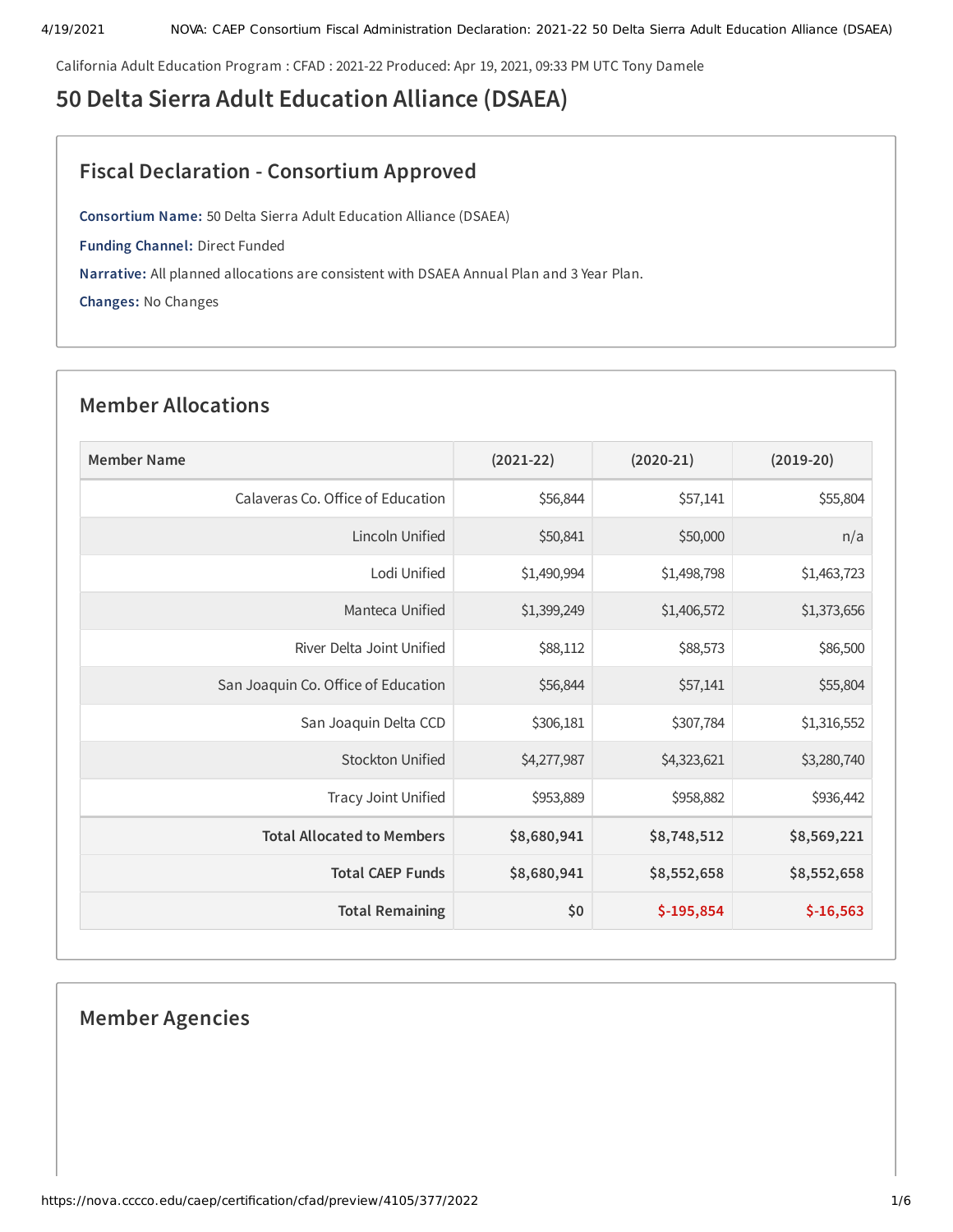| <b>Member Agency</b>                        | <b>Member Type</b>                  | Contact                          | Phone                       |
|---------------------------------------------|-------------------------------------|----------------------------------|-----------------------------|
| Calaveras Co. Office of<br><b>Education</b> | County Office of Education<br>(COE) | Karen Vail                       | $(209)$ 736-6030            |
| <b>Lodi Unified</b>                         | Unified School District             | Julie Jansen                     | (209) 331-7617              |
| <b>Manteca Unified</b>                      | Unified School District             | Mr. Brad Harrison                | (209) 858-7330              |
| <b>River Delta Joint Unified</b>            | Unified School District             | Nicholas Casey                   | (707) 374-5335              |
| San Joaquin Co. Office of<br>Education      | County Office of Education<br>(COE) | Tony Damele                      | $(209)$ 468-9068            |
| San Joaquin Delta CCD                       | <b>District</b>                     | Dr. Heather Maloy                | $(209)$ 954-5012            |
| <b>Stockton Unified</b>                     | Unified School District             | Jeff Dundas School For<br>Adults | (209) 933-7455 ext:<br>1403 |
| <b>Tracy Joint Unified</b>                  | <b>Unified School District</b>      | Sam Strube                       | (209) 830-3384              |
| <b>Lincoln Unified</b>                      | Unified School District             | Dolores Bronson                  | (209) 953-9710              |

# **Certification & Assurances**

By clicking "Approve" on the approval cards below, you are certifying the CFAD as well as confirming that you and ALL consortium members agree to the Assurances listed below.

# **Assurances**

 $\bullet$ 

# **Membership & Decision-Making**

- I certify that any community college district, school district, or county office of education, or any joint powers authority consisting of community college districts, school districts, county offices of education, or a combination of these, located within the boundaries of the adult education region shall be permitted to join the consortium as a member (EC 84905 (a) (b). (See Membership Box above).
- I certify that only members as described above (and in EC 84905) are allowed to join my consortium as members and participate in decision making and approvals whether in a public meeting, or via the NOVA planning, budgeting & expense reporting system.
- I certify that as a condition of joining a consortium, as a member, I shall commit to reporting any funds (as described in EC 84916) available to that member for the purposes of education and workforce services for adults and the uses of those funds through the annual Program Area exercise in NOVA for reporting leveraged funds, and instructional hours.
- I certify that as a member of the consortium my district shall be represented only by an official designated by the governing board of the member (EC 84905 (c)).
- I certify that as a member of the consortium, I shall participate in any decision made by the consortium (EC 84905 (d)(1)  $(A)$ ).
- I certify that all decision made by the consortium and its members is final (EC 84905 (d)(1)(F)).
- I certify that I will adhere to the consortium rules and procedures and, as agreed upon by the consortium members, to any additional by-laws, charters, etc.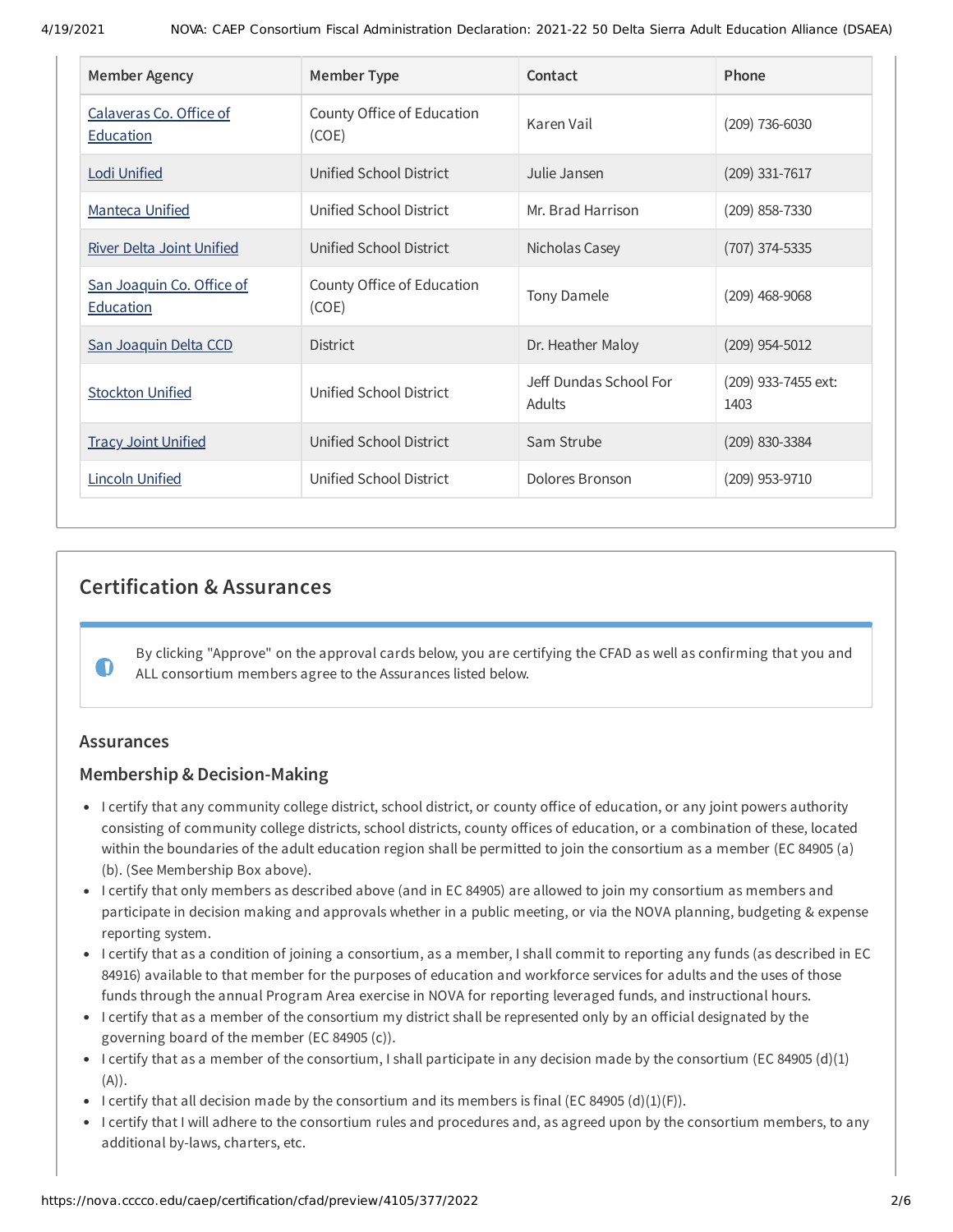# **Public Meetings**

- I certify that a proposed decision is considered at an open, properly noticed public meeting of the consortium at which members of the public may comment (EC 84905  $(d)(1)(B)$ ).
- I certify that the consortium has provided the public with adequate notice of a proposed decision and considered any comments submitted by members of the public, and any comments submitted by members of the public have been distributed publicly (EC 84905  $(d)(1)(C)$ ).
- I certify that the consortium has requested comments regarding a proposed decision from other entities located in the adult education region that provide education and workforce services for adults (EC 84905 (d)(1)(D)(i)).
- I certify that the consortium has requested comments regarding a proposed decision from other entities located in the adult education region that provide education and workforce services for adults (EC 84905 (d)(1)(D)(i)).
- I certify that the consortium has considered input provided by pupils, teachers employed by local educational agencies, community college faculty, principals, administrators, classified staff, and the local bargaining units of the school districts and community college districts before it makes a decision (EC 84905  $(d)(1)(E)$ ).
- I certify that in addition to the meeting requirements listed in EC 84905, and as agreed upon by the consortium members, that I will follow the public meeting requirements listed in the Ralph M. Brown Act as the Brown Act applies to the governing body of any "local body created by state or federal statute." (Ed. Code, section 54952.)

# **Reporting Requirements**

- I certify that I will participate in completing and updating any consortium long range and/or short range planning efforts and/or budget work plans (EC 84906, 84914(a)).
- I certify that all CAEP expenses have been expended in the CAEP seven program areas, and services provided are consistent with the 3-year plan, the annual plan, and my district's work plan & budget as submitted in NOVA (EC 84913 (1-7), 84906, 8914(a)).
- I certify that my expenditures of CAEP funds match the objectives/activities included in the annual plan and the member work plan (EC 84906, 84914(a)).
- I certify that my expenditures of CAEP funds adhere to the allowable uses of funds as identified in the CAEP Fiscal Management Guide.
- I certify that I will report student level enrollment data and outcomes as prescribed by the State CAEP Office (EC 84920).
- I certify that I will share financial expenditure and progress reports with the members of my regional consortium.
- I certify that I understand that as a member if I do not meet any of these items I have certified, I will be deemed an ineffective member which may result in a loss or reduction of CAEP funding (EC 84914(b)).
- I certify that all CAEP expenses have been expended only for the education of persons 18 years of age or older (EC 84901(a)).

# **Calaveras Co. Oice of Education - Member Representative**

# **Karen Vail**

Assistant Superintendent Instructional Support Services [kvail@ccoe.k12.ca.us](mailto:kvail@ccoe.k12.ca.us) (209) 736-6030

**Claudia Davis** Associate Superintendent, Administrative Services [cdavis@ccoe.k12.ca.us](mailto:cdavis@ccoe.k12.ca.us) (209) 736-6026

**Jared Hungerford** Coordinator of Adult Education [jhungerford@ccoe.k12.ca.us](mailto:jhungerford@ccoe.k12.ca.us) (209) 736-6046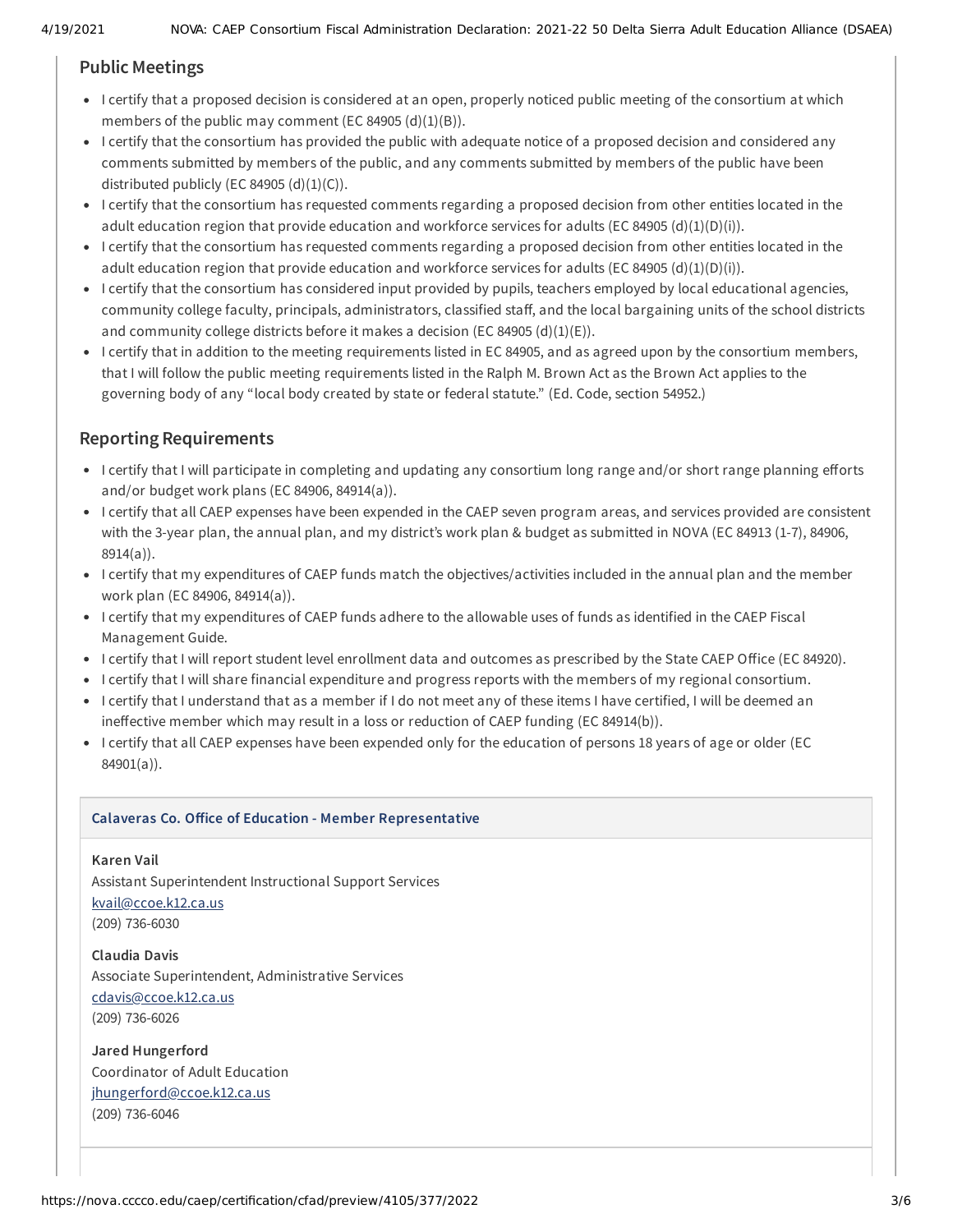#### Approved by Jared Hungerford

#### **04/07/2021 03:17 PM PDT**

#### **Lincoln Unified - Member Representative**

**Dolores Bronson** Director of Family and Community Engagement [dbronson@lusd.net](mailto:dbronson@lusd.net) (209) 953-9710

# Approved by Dolores Bronson

# **04/07/2021 02:57 PM PDT**

#### **Lodi Unified - Member Representative**

**Julie Jansen** CTE Director [jjansen@lodiusd.net](mailto:jjansen@lodiusd.net) (209) 331-7617

**Dao Xiong** Accounting Supervisor [dxiong@lodiusd.net](mailto:dxiong@lodiusd.net) (209) 331-7129

#### Approved by Julie Jansen

# **04/07/2021 03:14 PM PDT**

#### **Manteca Unified - Member Representative**

**Brad Harrison** Principal [bharrison@musd.net](mailto:bharrison@musd.net) (209) 858-7330

### Approved by Mr. Brad Harrison

### **04/07/2021 03:15 PM PDT**

#### **River Delta Joint Unified - Member Representative**

**Nicholas Casey** [ncasey@rdusd.org](mailto:ncasey@rdusd.org)  $(707)$   $274$   $5325$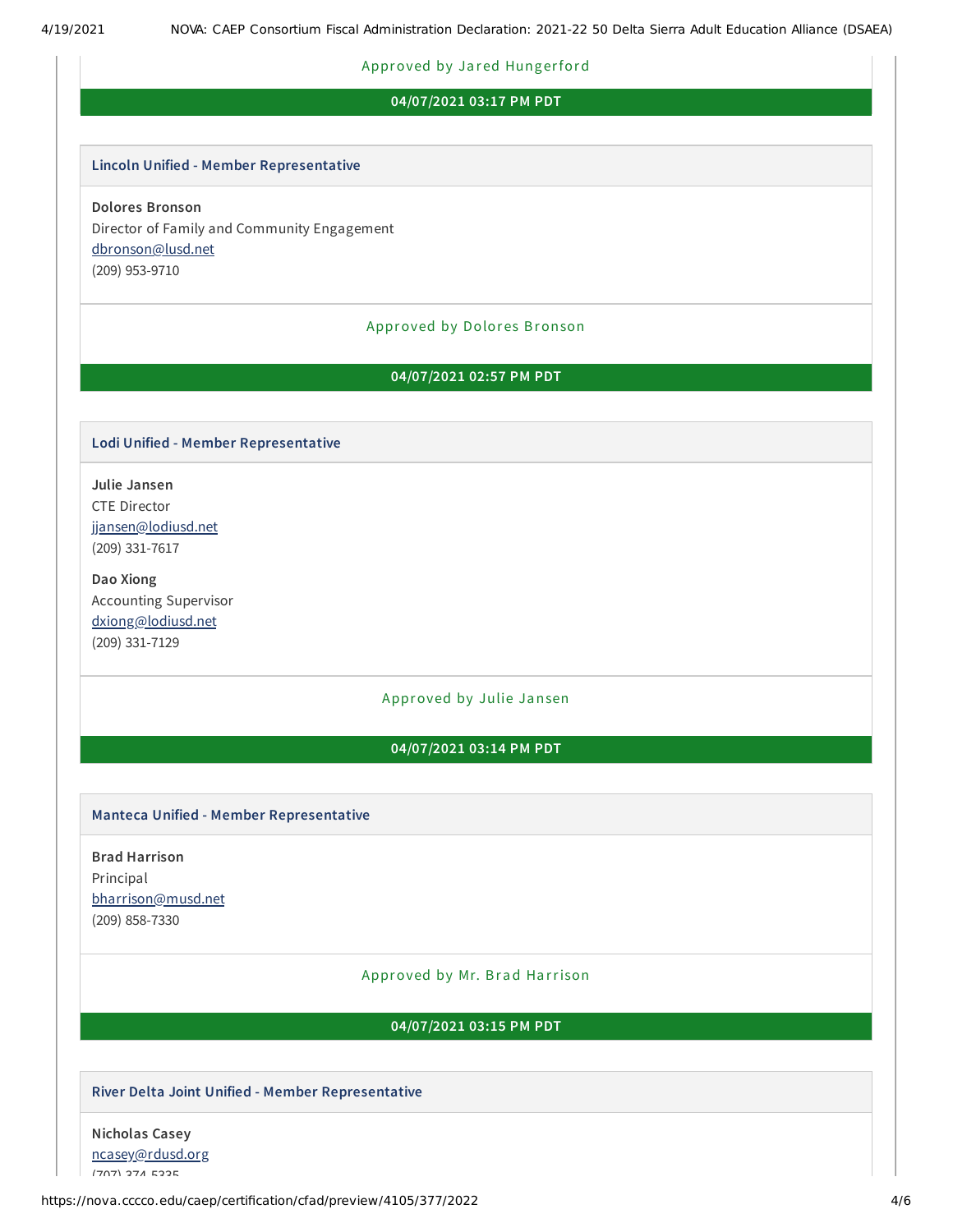(707) 374-5335

# Approved by Nicholas Casey

# **04/19/2021 01:29 PM PDT**

#### **San Joaquin Co. Oice of Education - Member Representative**

**Tony Damele** Coordinator [tdamele@sjcoe.net](mailto:tdamele@sjcoe.net) (209) 468-9068

#### Approved by Tony Damele

#### **04/19/2021 02:33 PM PDT**

#### **San Joaquin Delta CCD - Member Representative**

**Heather Maloy** CAEP Coordinator/Project Director for DSAEA Regional Transitions [hmaloy@deltacollege.edu](mailto:hmaloy@deltacollege.edu) (209) 954-5012

# Approved by Dr. Heather Maloy

# **04/07/2021 02:54 PM PDT**

#### **Stockton Unified - Member Representative**

**Je Dundas** Principal [jdundas@stocktonusd.net](mailto:jdundas@stocktonusd.net) (209) 933-7455 ext: 1403

# Approved by Jeff Dundas School For Adults

#### **04/07/2021 02:57 PM PDT**

#### **Tracy Joint Unified - Member Representative**

**Sam Strube** [sstrube@tusd.net](mailto:sstrube@tusd.net) (209) 830-3384